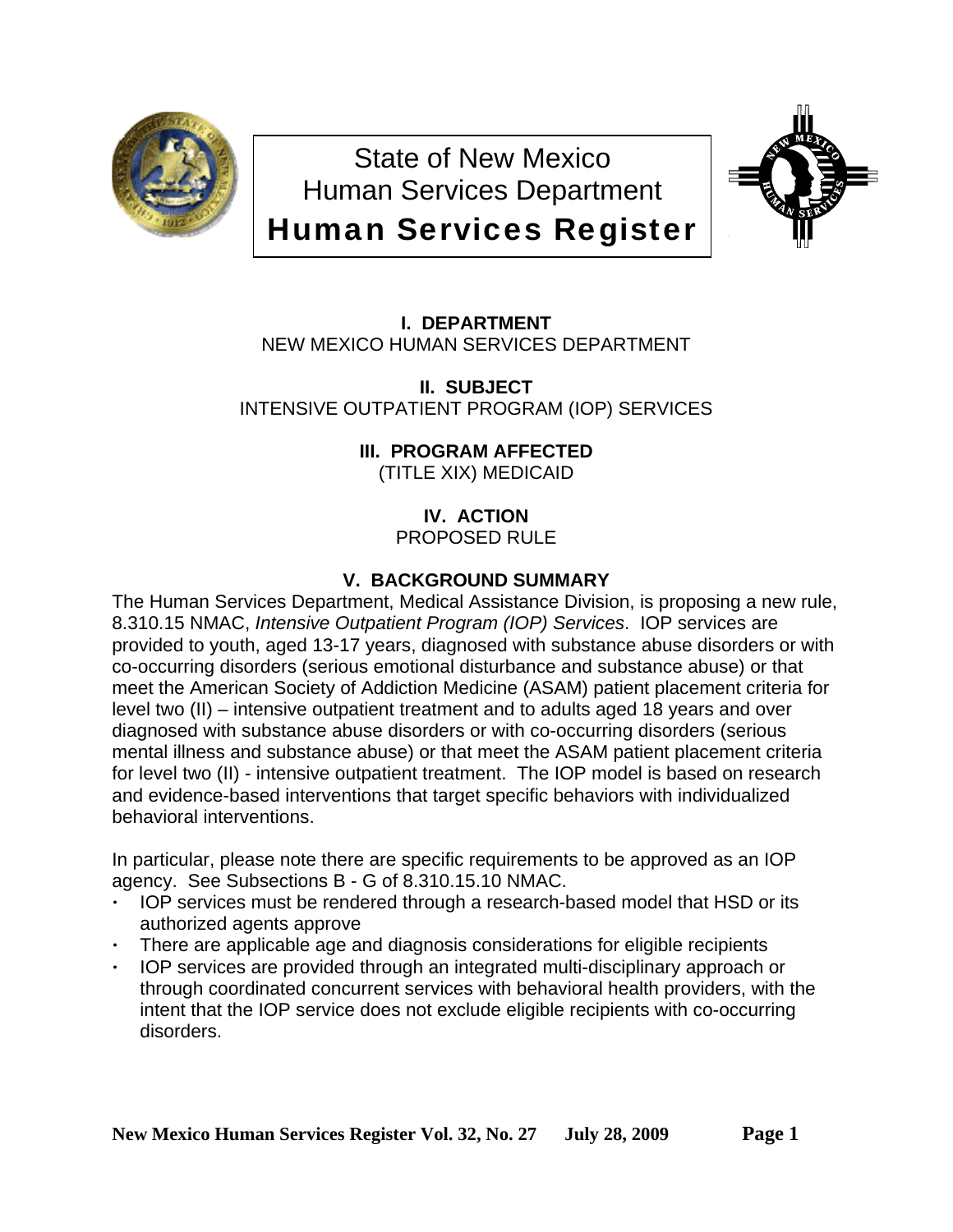### **VI. RULE**

These proposed regulation changes refer to 8.310.15 NMAC *Intensive Outpatient Program (IOP) Services* of the Medical Assistance Program Policy Manual. This register and the proposed changes are available on the Medical Assistance Division web site at [www.hsd.state.nm.us/mad/registers](http://www.hsd.state.nm.us/mad/registers) . If you do not have Internet access, a copy of the regulations may be requested by contacting the Medical Assistance Division at 505-827-3156.

### **VII. EFFECTIVE DATE**

The Department proposes to implement these regulations effective November 1, 2009.

### **VIII. PUBLIC HEARING**

A public hearing to receive testimony on these proposed regulations will be held at 10:00 a.m., on September 15, 2009, in the HSD Law Library at Pollon Plaza, 2009 S. Pacheco Street, Santa Fe, New Mexico.

If you are a person with a disability and you require this information in an alternative format or require a special accommodation to participate in the public hearing, please contact the Division toll free at 1-888-997-2583 and ask for extension 7-3156. In Santa Fe call 827-3156. The Department's TDD system may be accessed toll-free at 1-800- 659-8331 or in Santa Fe by calling 827-3184. The Department requests at least ten (10) days advance notice to provide requested alternative formats and special accommodations.

### **IX. ADDRESS**

Interested persons may address written or recorded comments to:

Pamela S. Hyde, J.D., Secretary Human Services Department P.O. Box 2348 Santa Fe, New Mexico 87504-2348

These comments must be received no later than 5:00 p.m., on September 15, 2009. Written and recorded comments will be given the same consideration as oral comments made at the public hearing. Interested persons may also address comments via electronic mail to: [Magdalena.Romero@state.nm.us](mailto:Magdalena.Romero@state.nm.us).

## **X. PUBLICATIONS**

Publication of these regulations approved by:

PAMELA S. HYDE, J.D., SECRETARY HUMAN SERVICES DEPARTMENT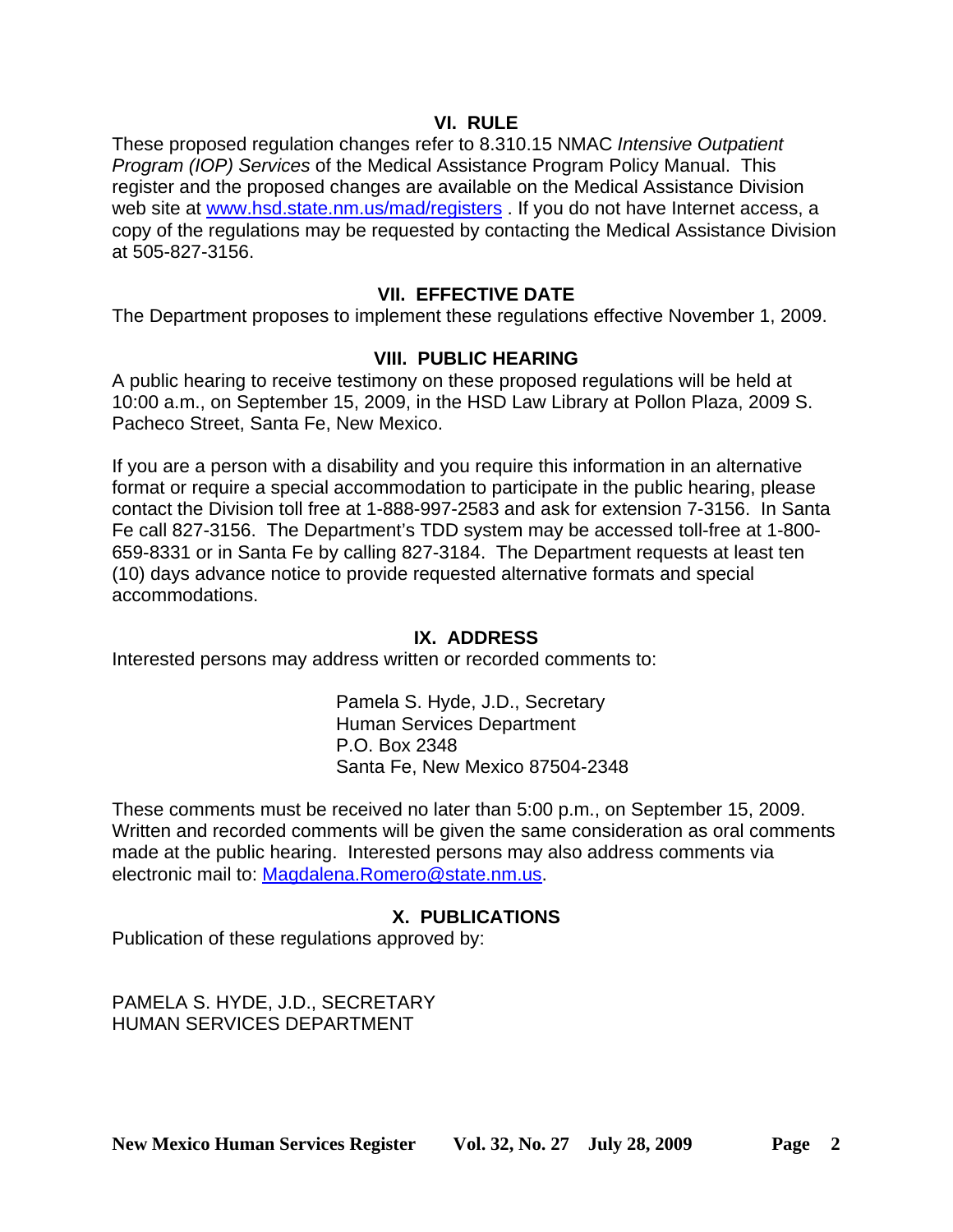#### **MAD-MR: HEALTH CARE PROFESSIONAL SERVICES EFF:proposed INTENSIVE OUTPATIENT PROGRAM (IOP) SERVICES**

#### **TITLE 8 SOCIAL SERVICES CHAPTER 310 HEALTH CARE PROFESSIONAL SERVICES PART 15 INTENSIVE OUTPATIENT PROGRAM (IOP) SERVICES**

**8.310.15.1 ISSUING AGENCY:** New Mexico Human Services Department (HSD). [8.310.15.1 NMAC - N, 11-1-09]

**8.310.15.2 SCOPE:** The rule applies to the general public. [8.310.15.2 NMAC - N, 11-1-09]

**8.310.15.3 STATUTORY AUTHORITY:** The New Mexico medicaid program is administered pursuant to regulations promulgated by the federal department of health and human services under Title XIX of the Social Security Act as amended or by state statute. See NMSA 1978, section 27-2-12 et seq. (Repl. Pamp. 1991). [8.310.15.3 NMAC - N, 11-1-09]

**8.310.15.4 DURATION:** Permanent [8.310.15.4 NMAC - N, 11-1-09]

**8.310.15.5 EFFECTIVE DATE:** November 1, 2009, unless a later date is cited at the end of a section. [8.310.15.5 NMAC - N, 11-1-09]

**8.310.15.6 OBJECTIVE:** The objective of these rules is to provide instructions for the service portion of the New Mexico medical assistance programs. [8.310.15.6 NMAC - N, 11-1-09]

#### **8.310.15.7 DEFINITIONS:** [RESERVED]

**8.310.15.8 MISSION STATEMENT:** The mission of the New Mexico medical assistance division (MAD) is to reduce the impact of poverty on people living in New Mexico and to assure low income and disabled individuals in New Mexico equal participation in the life of their communities. [8.310.15.8 NMAC - N, 11-1-09]

**8.310.15.9 INTENSIVE OUTPATIENT PROGRAM SERVICES:** MAD pays for medically necessary health services furnished to eligible recipients. To help New Mexico eligible recipients receive medically necessary services, MAD pays for covered intensive outpatient program (IOP) services. IOP services provide a time-limited, multi-faceted approach to treatment service for eligible recipients who require structure and support to achieve and sustain recovery. The IOP model is based on research and evidence-based interventions that target specific behaviors with individualized behavioral interventions. Services must be delivered through a MAD approved agency, as specified in 8.310.15.10 NMAC, *eligible providers*. [8.310.15.9 NMAC - N, 11-1-09]

#### **8.310.15.10 ELIGIBLE PROVIDERS:**

 A. Upon approval of a provider participation agreement by MAD or its designee, an IOP provider agency as described in Subsections B through D below, herein referred to in this rule as a provider, is eligible to be reimbursed for furnishing covered services to an eligible recipient. A provider must be enrolled before submitting a claim for payment to the MAD processing contractors. MAD makes available on the HSD/MAD website, on other program-specific websites, or in hard copy format, information necessary to participate in health care programs administered by HSD or its authorized agents, including program rules, billing instructions, utilization review instructions, and other pertinent materials. When enrolled, a provider receives instruction on how to access these documents. It is the provider's responsibility to access these instructions or ask for paper copies to be provided, to understand the information provided and to comply with the requirements. The provider must contact HSD or its authorized agents to request hard copies of any program rules manuals, billing and utilization review instructions, and other pertinent materials and to obtain answers to questions on or not covered by these materials. To be eligible for reimbursement, a provider is bound by the provisions of the MAD provider participation agreement and all applicable statutes, regulations and executive orders.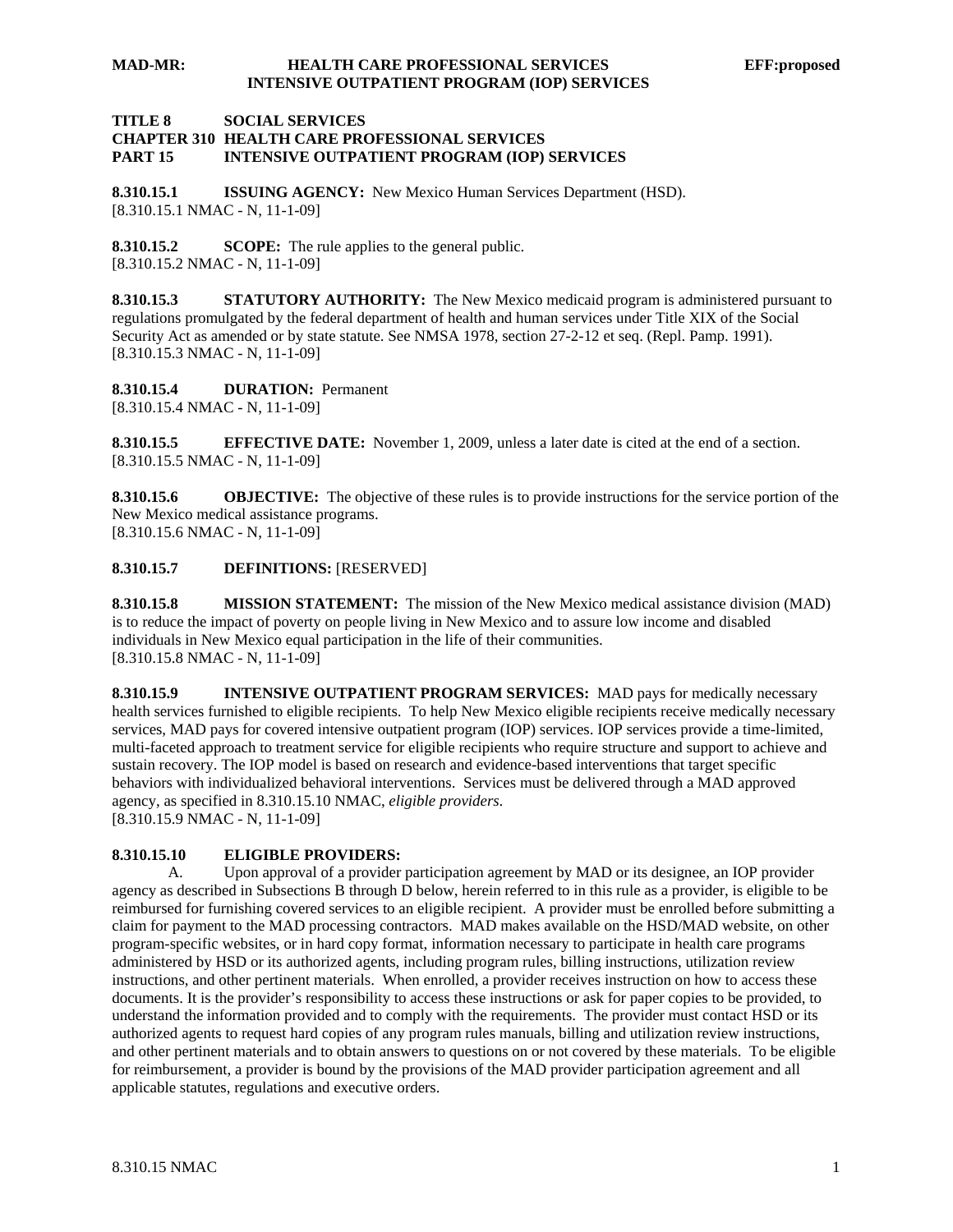B. When services are billed to and paid by a coordinated services contractor authorized by HSD, the provider must also enroll as a provider with the coordinated services contractor and follow that contractor's instructions for billing and for authorization of services.

 C. The following six types of agencies are eligible to be reimbursed for providing IOP services when they have a researched-based model meeting the requirements of Subsection F of 8.310.15.14 NMAC, *covered services*:

- (1) a community mental health center (CMHC);
- (2) a rural health clinic (RHC);
- (3) a federally qualified health center (FQHC);
- (4) an Indian health services (IHS) facility;
- (5) a PL.93-638 tribal 638 facility;

 (6) an agency approved by MAD after demonstrating that the agency meets all the requirements of an IOP program services and supervision requirements.

 D. Services must be provided within the scope of the practice and licensure for each provider and must be in compliance with the statutes, rules and regulations of the applicable practice act and must be eligible for reimbursement as described in 8.310.8 NMAC *Behavioral Health Professionals*.

 E. Each IOP program must have a clinical supervisor. The clinical supervisor may also serve as the IOP program supervisor. Both clinical services and supervision by licensed practitioners must be conducted in accordance with respective licensing board regulations. An IOP clinical supervisor must meet all the following requirements:

- (1) licensed as an independent practitioner, see Subsection C above;
- (2) two years relevant experience with IOP eligible recipients;
- (3) one year demonstrated supervisory experience;
- (4) expertise in both mental health and substance abuse treatment.<br>F. **IOP** providers are required to develop and implement a program
	- F. IOP providers are required to develop and implement a program evaluation system.

 G. Provider agencies must maintain the appropriate state facility licensure if offering medication treatment or medication replacement services.

 H. The agency must provide MAD with a letter of readiness review approval from the appropriate state agency.

[8.310.15.10 NMAC - N, 11-1-09]

### **8.310.15.11 PROVIDER RESPONSIBILITIES:**

 A. A provider who furnishes services to a medicaid or other health care program eligible recipient must comply with all federal and state laws, regulations, and executive orders relevant to the provision of services as specified in the MAD provider participation agreement. A provider also must conform to MAD program rules and instructions as specified in the provider rules manual and its appendices, and program directions and billing instructions, as updated. A provider is also responsible for following coding manual guidelines and CMS correct coding initiatives, including not improperly unbundling or upcoding services. When services are billed to and paid by a coordinated services contractor authorized by HSD, the provider must follow that contractor's instructions for billing and for authorization of services.

 B. A provider must verify that an individual is eligible for a specific health care program administered by the HSD and its authorized agents, and must verify the eligible recipient's enrollment status at the time services are furnished. A provider must determine if an eligible recipient has other health insurance. A provider must maintain records that are sufficient to fully disclose the extent and nature of the services provided to an eligible recipient.

 C. When services are billed to and paid by a coordinated services contractor authorized by HSD, the provider must also enroll as a provider with the coordinated services contractor and follow that contractor's instructions for billing and for authorization of services.

See 8.302.1 NMAC, *General Provider Policies*.

[8.310.15.11 NMAC - N, 11-1-09]

#### **8.310.15.12 ELIGIBLE RECIPIENTS:**

 A. IOP services are provided to youth, aged 13-17 years, diagnosed with substance abuse disorders or with co-occurring disorders (serious emotional disturbance and substance abuse) or that meet the American Society of Addiction Medicine (ASAM) patient placement criteria for level two (II) – intensive outpatient treatment.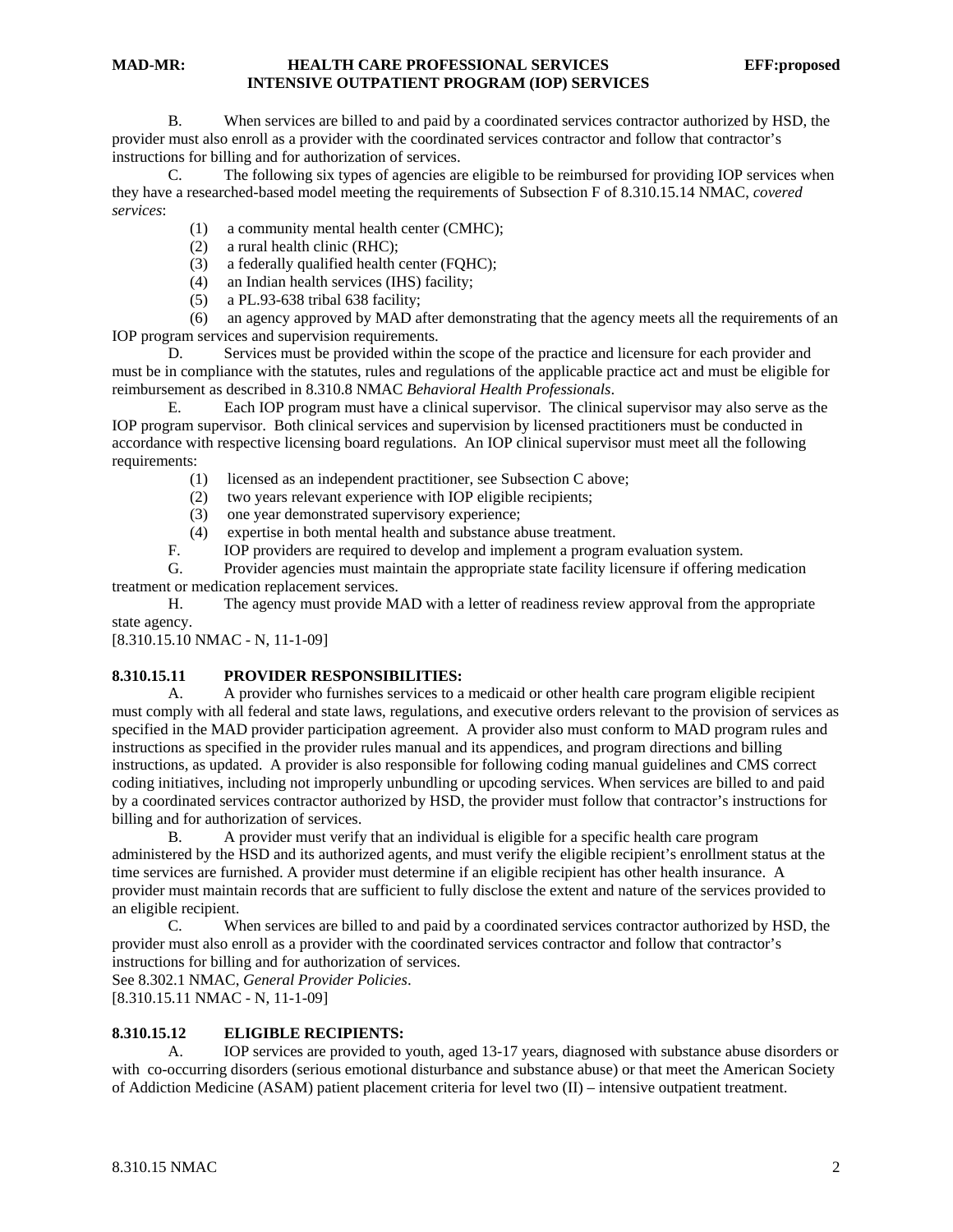#### **MAD-MR: HEALTH CARE PROFESSIONAL SERVICES EFF:proposed INTENSIVE OUTPATIENT PROGRAM (IOP) SERVICES**

 B. IOP services are provided to adults aged 18 years and over diagnosed with substance abuse disorders or with co-occurring disorders (serious mental illness and substance abuse) or that meet the ASAM patient placement criteria for level two (II) - intensive outpatient treatment.

 C. Before engaging in an IOP program, the eligible recipient must have a treatment file from an appropriate practitioner or agency that contains at least the following items:

- (1) one diagnostic evaluation; and
- (2) one individualized service plan that includes IOP as an intervention.

[8.310.15.12 NMAC - N, 11-1-09]

**8.310.15.13 COVERAGE CRITERIA:** IOP services provide a time-limited, multi-faceted approach to treatment service for eligible recipients who require structure and support to achieve and sustain recovery. The IOP model is based on research and evidence-based interventions that target specific behaviors with individualized behavioral interventions. Services must be culturally-sensitive and incorporate recovery and resiliency values into all service interventions. Treatment services should address co-occurring mental health disorders, as well as substance use disorders, when indicated. The IOP services are provided through an integrated multi-disciplinary approach or through coordinated, concurrent services with behavioral health providers, with the intent that the IOP service shall not exclude consumers with co-occurring disorders.

[8.310.15.13 NMAC - N, 11-1-09]

#### **8.310.15.14 COVERED SERVICES:**

 A. MAD covers services and procedures that are medically necessary for the evaluation, assessment, diagnosis and treatment of, an illness or injury as indicated by the eligible recipient's condition. All services must be furnished within the limits of provider program rules and within the scope and practice of the provider's professional standards. See 8.310.8 NMAC *Behavioral Health Professionals* for those providers that are approved to provide behavioral health services reimbursable by MAD.

- B. IOP core services include:
	- (1) individual therapy;
	- (2) group therapy (group membership may not exceed 15 in number; and
	- (3) psycho education for the eligible recipient and their family.

 C. Eligible recipient youth or transition-age young adult is defined as "seventeen (17) years and under." This population should engage in IOP treatment in an environment separate from the adult eligible recipient.

 D. Co-occurring mental health and substance use disorders: IOP must accommodate the needs of the eligible recipient with co-occurring substance use and mental health disorders. Treatment services are provided through an integrated multi-disciplinary approach or coordinated, concurrent services with behavioral health providers. Medication management services are available to oversee use of psychotropic medications.

 E. Duration: the duration of IOP intervention is typically three to six months; the amount of weekly services per eligible recipient is directly related to the goals and objectives specified in the eligible recipient's treatment or service plan.

- F. IOP services must be rendered through one of the following research-based models:
	- (1) any models other than those identified below must be approved by HSD or its authorized agents;
	- (2) Matrix model adult treatment model;
	- (3) Matrix model adolescent treatment model;
	- (4) Minnesota treatment model; or
	- (5) Integrated dual disorder treatment.

 G. Services not provided in accordance with the conditions for coverage as specified in 8.310.15.10 NMAC, *eligible providers,* and 8.310.15.14 NMAC*, covered services,* are not covered services and are subject to recoupment.

[8.310.15.14 NMAC - N, 11-1-09]

**8.310.15.15 PRIOR AUTHORIZATION AND UTILIZATION REVIEW:** All MAD services are subject to utilization review for medical necessity, inspection of care, and program compliance. Reviews can be performed before services are furnished, after services are furnished, and before payment is made, or after payment is made. See 8.302.5 NMAC, *Prior Authorization and Utilization Review*. The provider must contact HSD or its authorized agents to request utilization review instructions. It is the provider's responsibility to access these instructions or ask for paper copies to be provided, to understand the information provided, to comply with the requirements, and to